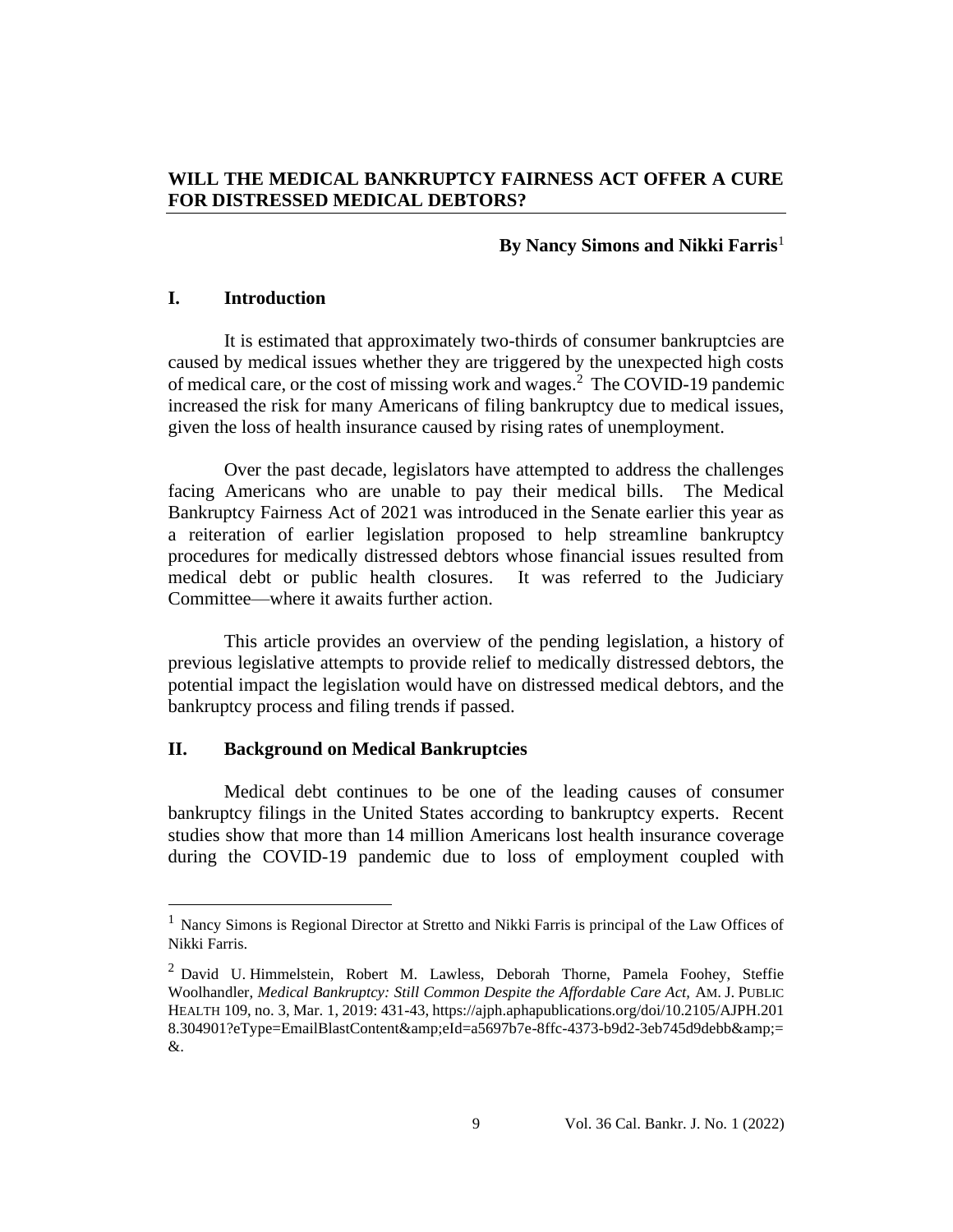contracting the virus. $3$  As stimulus funds and forbearances expire as the country emerges from the COVID-19 pandemic, many experts are forecasting a surge of personal bankruptcies particularly for those who were impacted by medical issues or loss of employment as a result of the COVID-19 public health crisis.

The current bankruptcy system does not take into account the cause that led the debtor to file bankruptcy, whether it be a medical crisis or other financial difficulties. Beyond the hard financial costs involved in medical crises, these costs can trigger a domino effect that impacts every aspect of the debtor's personal and professional life, including their ability to function in their job, their physical and mental well-being as well as their family and social life.

In addition, medical debt is usually involuntary and can accumulate at an exponential rate beyond the ability of the individual to pay based on today's elevated healthcare costs, even for those with health insurance. As a result, many feel that medical debt should be treated differently than other types of debt in bankruptcy.

Under the Bankruptcy Abuse Prevention and Consumer Protection Act of 2005 (BAPCPA), specific provisions were put in place to curb the abuse of bankruptcy, which also have made it more challenging for medically distressed debtors to discharge their medical debt. By establishing a means test, debtors with higher incomes and assets, but unable to pay their medical debt became limited in their ability to gain a fresh start following a medical crisis. These developments created new obstacles for those with legitimate needs to resolving their debt obligations through bankruptcy.

### **III. Overview of the Medical Bankruptcy Fairness Act**

Co-sponsored by U.S. Senators Tammy Baldwin (D-WI), Sheldon Whitehouse (D-RI), Sherrod Brown (D-OH), Elizabeth Warren (D-MA), and Richard Blumenthal (D-CT), the Medical Bankruptcy Fairness Act (the "Act") was introduced to address the potential for a wave of consumer bankruptcies due to the financial distress that families and individuals have faced during the COVID-19 crisis.

<sup>3</sup>Paul Fronstin & Stephen A. Woodbury, *How Many Americans Have Lost Jobs with Employer Health Coverage During the Pandemic?* COMMONWEALTH FUND (Oct. 2020), https://doi.org/10.2 6099/q9p1-tz63.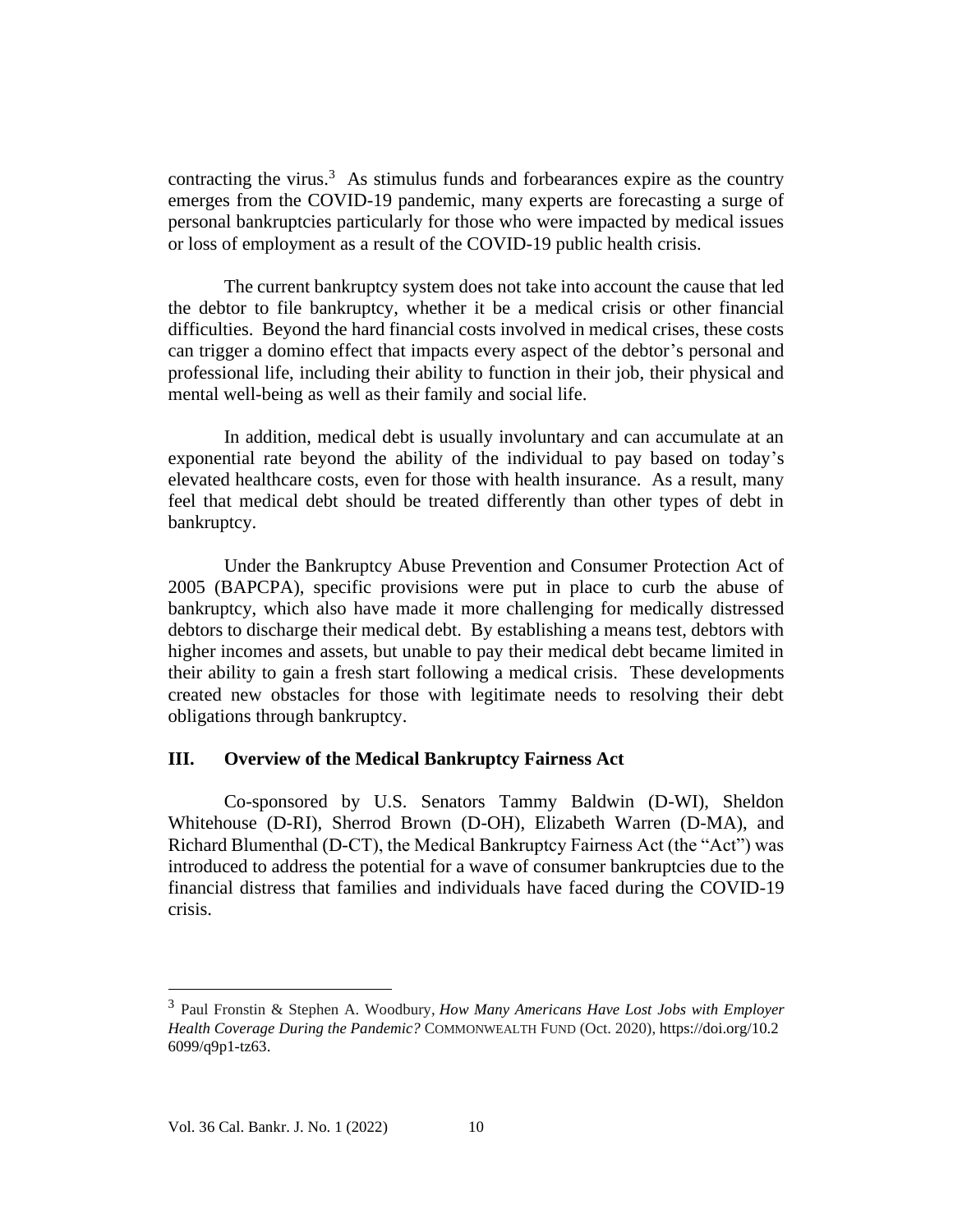The Act proposes to implement a more debtor-friendly process for those who need to file bankruptcy as a result of losing their job or racking up massive medical debt from a health crisis. It would eliminate procedural burdens such as the requirement for credit counseling which is usually not relevant in situations where debtors were forced into bankruptcy due to medical debt. In addition, the Act would allow for the discharge of student loans for those who have filed due to medical reasons. It would also improve the chances for families who live in states with lower exemptions to keep their homes by permitting the retention of a minimum of  $$250,000$  of home equity.<sup>4</sup>

The Act is not the first to attempt to address the issue of medical debtinduced bankruptcies.Previous versions of the bill were introduced to Congress as S. 1624 — The Medical Bankruptcy Fairness Act of 2009; H.R. 4917 — The Medical Bankruptcy Fairness Act of 2014; S. 3385 — The Medical Bankruptcy Fairness Act of 2016; and S. 4305 — The Medical Bankruptcy Fairness Act of 2020. These bills did not progress due to lack of consensus on both sides of the issues they set out to address.

As the economic picture has worsened over the past year with the COVID-19 pandemic and economic crisis, supporters of the Act hope it will gain more traction this year as a greater number of individuals have been impacted directly or indirectly in either losing employment or facing a massive medical debt as a result of the pandemic.

#### **A. Definition of a Medically Distressed Debtor**

The Act is similar in many ways to prior legislation however, it differs from its predecessors in that it expands the definition of a medically distressed debtor to allow for student loan discharge within bankruptcy even for those who have not incurred medical debt but have experienced a change in employment during the pandemic that lowered their income.<sup>5</sup>

Previous legislation set out to create a category of consumer debtors as "medically distressed debtors" which included any individual who accumulated medical debt that was more than 10% of their adjusted gross income during the

 $4$  Medical Bankruptcy Fairness Act of 2021, S. 146, 117th Cong.

<sup>5</sup>*Senate Bill Would Discharge Substantial Student Loan Debt to Medically Distressed*, CHAMBLISS (Mar. 2, 2021), https://www.chamblisslaw.com/senate-bill-would-discharge-substantial-studentloan-debt-to-medically-distressed/ (last visited June 7, 2021) [hereinafter "*Chambliss*"].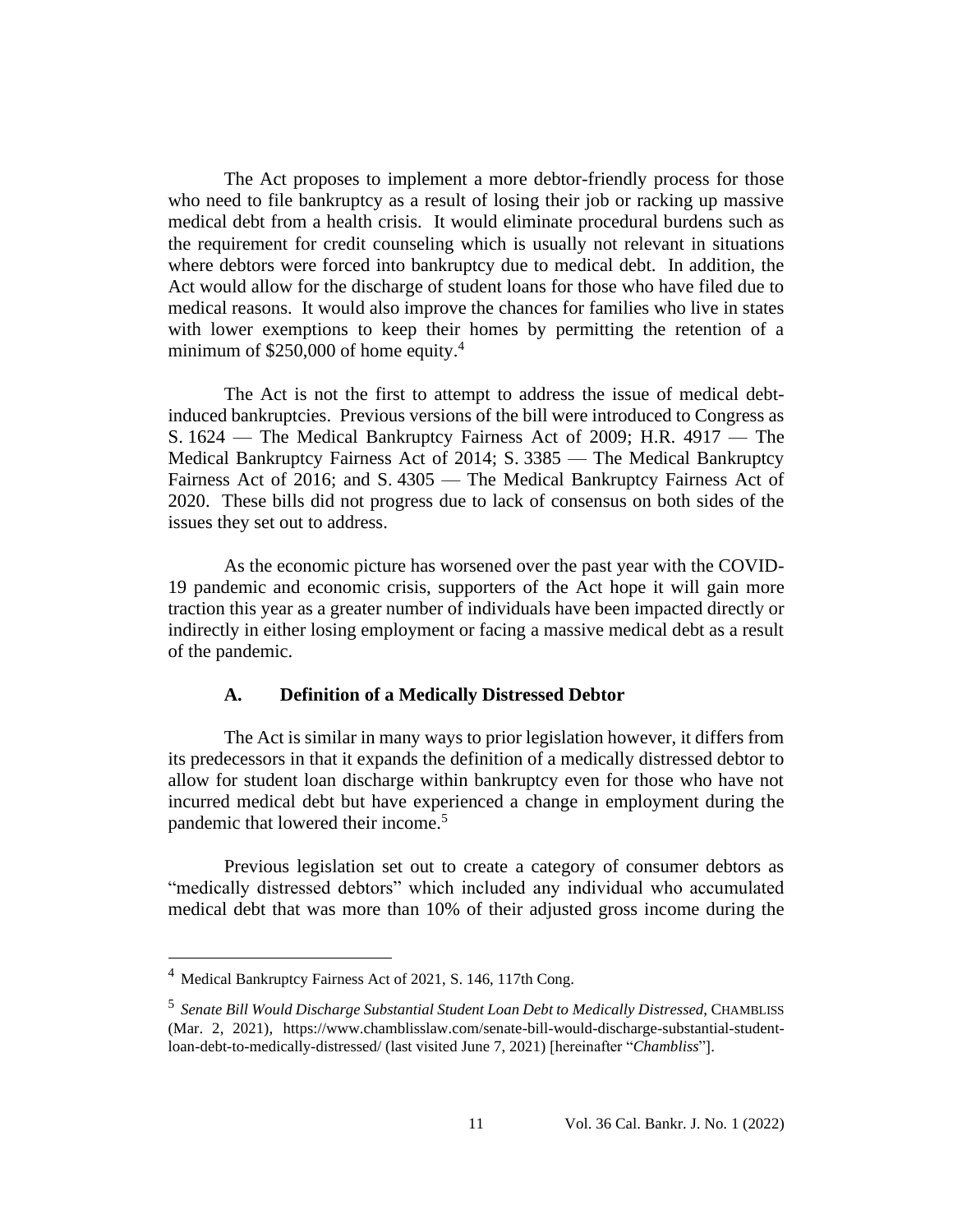three-year period prior to filing bankruptcy.<sup>6</sup> Under previous bills, once the debtor would be designated as a medically distressed debtor, they would be eligible for protections that enabled them to retain their residential equity, waive credit counseling and discharge student loans without the requirement of proving undue hardship.<sup>7</sup>

The Act goes a step further than previous legislation by creating a new criterion that broadens the definition of who can qualify as a medically distressed debtor even if they have not incurred medical-related debt.<sup>8</sup> It would enable anyone who had a change in employment status that reduced their salaries, wages, commissions or work hours or who lost their jobs due to the COVID-19 pandemic to be designated as a medically distressed debtor. While prior legislation required medical debt to be incurred, the current proposed Act only requires a reduction of any size in the individual's income or employment status.<sup>9</sup>

Under the broadened definition of a medically distressed debtor, it is expected that many will seek the benefit of the Act's amendment to 11 U.S.C.  $\S 523(a)(8)$ ,<sup>10</sup> which would authorize qualified debtors to discharge student loan debt without proving an undue hardship or inability to repay the loan.

Currently, bankruptcy debtors cannot have their student loan debt discharged unless they demonstrate undue hardship.<sup>11</sup> In addition, they are required to initiate an adversary proceeding to prove they meet the undue hardship standard.<sup>12</sup> At the same time, the lender is permitted to present evidence that the debtor has not met the standard which adds to the debtor's challenge to show they qualify.

These changes would be temporary as they only would benefit debtors who are working during the pandemic and would require those who are seeking to

<sup>7</sup>*Id.*

<sup>8</sup>*Id.*

<sup>9</sup>*Id.*

 $6$  S. 146, 117th Cong. (2021).

<sup>10</sup>*Chambliss, supra* note 5.

<sup>11</sup>*See* 11 U.S.C. § 523(a)(8); *In re* Koeut, 622 B.R. 72 (Bankr. S.D. Cal. 2020).

 $12$  FED. R. BANKR. P. 7001(6).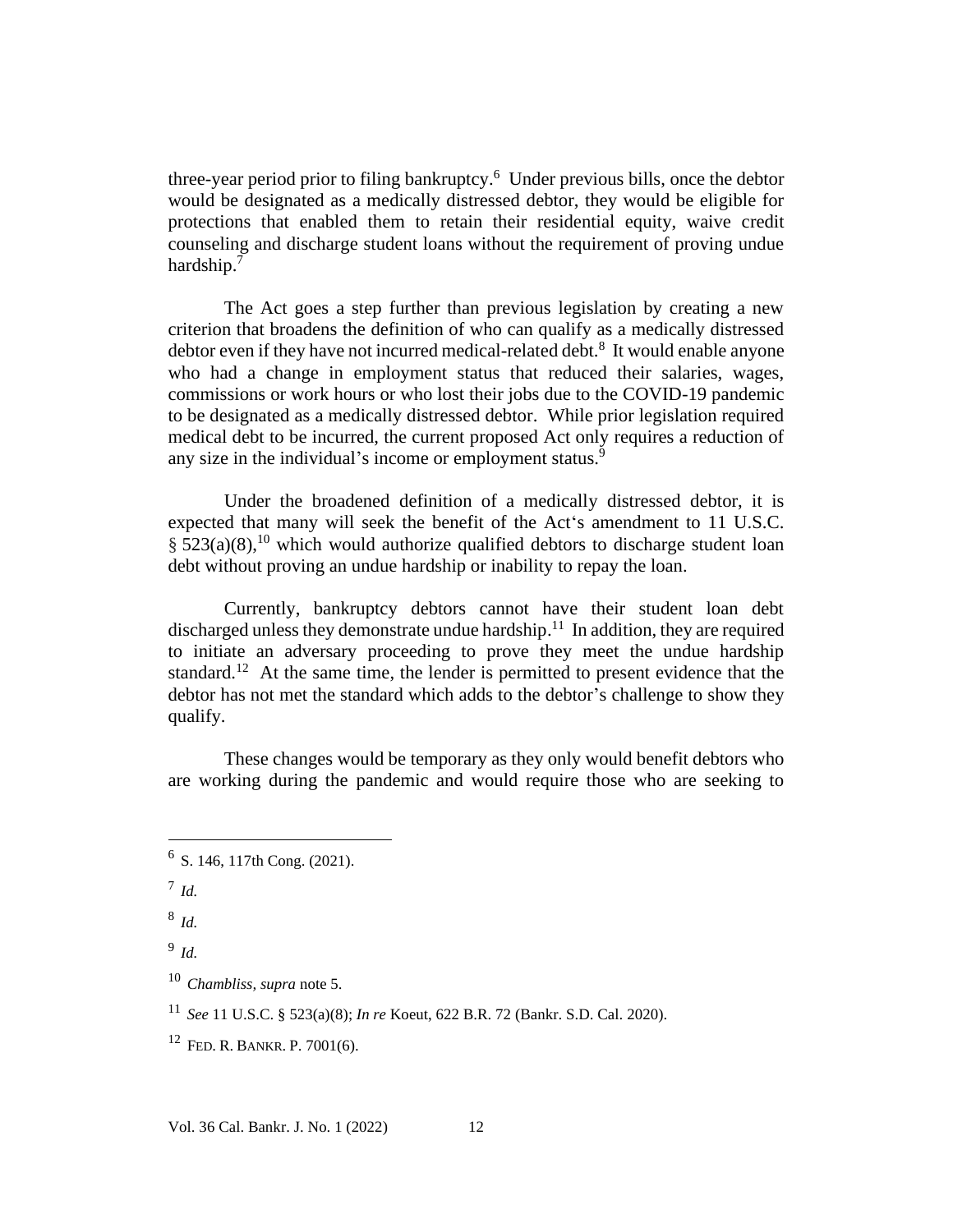discharge student loan debt to file for bankruptcy within three years of the national emergency established due to the COVID-19 pandemic.<sup>13, 14</sup>

#### **IV. Proponents vs. Opponents of the Medical Bankruptcy Fairness Act**

Within the legal and political community and beyond, there are differing viewpoints concerning the Act. Proponents of the legislation point to the failures of the U.S. employment-based health insurance system as being inadequate for the needs of struggling consumers, particularly during a pandemic. Those who lose their jobs also lose their health insurance along with income, placing them at a greater risk of incurring massive medical bills in a health emergency caused by COVID or other illness.<sup>15</sup>

Opponents of the legislation argue that the bankruptcy system is not the place to address the financial impact of medical debt and that instead the healthcare system should be reformed to address the issue of skyrocketing healthcare costs and inadequate health insurance, including insurance company denials and collection efforts. They feel that the bankruptcy courts will not be able to address the underlying problems that are causing people to incur medical debt and undergo bankruptcy.<sup>16</sup>

In addition, critics of the legislation and previous bills have called into question the data showing that medical debt leads to bankruptcy.<sup>17</sup> They suggest that medical debt and expenses lead to fewer bankruptcies than commonly believed and claimed.<sup>18</sup>

<sup>13</sup>*Chambliss, supra* note 5.

 $14$  11 U.S.C. § 554(c).

<sup>15</sup> *Whitehouse & Colleagues Introduce Medical Bankruptcy Bill Amid Raging Pandemic*, SHELDON WHITEHOUSE UNITED STATES SENATOR FOR RHODE ISLAND (Feb. 2, 2021), https://www.whiteho use.senate.gov/news/release/whitehouse-and-colleagues-introduce-medical-bankruptcy-bill-amidraging-pandemic (last visited June 7, 2021).

<sup>16</sup>*Medical Debt: Is Our Health Care System Bankrupting Americans?*, CAP ACTION (July 28, 2009), https://www.americanprogressaction.org/issues/healthcare/reports/2009/07/28/6360/medica l-debt-is-our-health-care-system-bankrupting-americans/ (last visited June 7, 2021).

<sup>&</sup>lt;sup>17</sup> Carlos Dobkin et al., *Myth and Measurement — The Case of Medical Bankruptcies*, THE NEW ENGLAND JOURNAL OF MEDICINE, Mar. 22, 2018, 1077-78, http://economics.mit.edu/ files/14892.

<sup>18</sup>*Id.*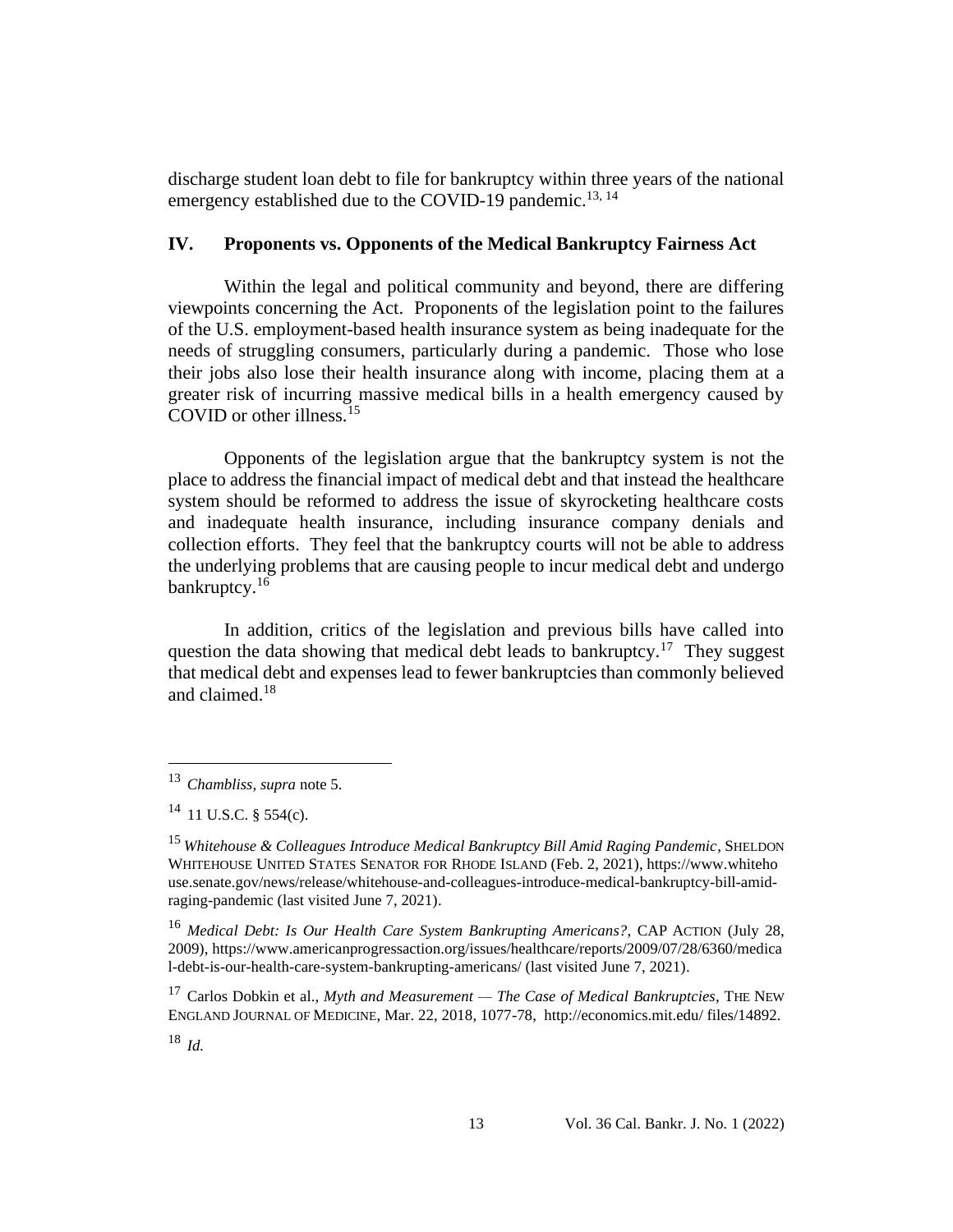Still, others oppose the legislation based on concerns that the benefits the Act offers to medically distressed debtors will be abused by those who are seeking to discharge non-medical debt. By broadening the definition of a medically distressed debtor to encompass those who may have not even suffered from a medical debt crisis, some feel that the needs of those who truly have been overlooked and not given the special consideration they may need for their unique predicaments.

### **V. The Potential Impact of the Medical Bankruptcy Fairness Act**

While it remains unclear whether the Act will pass, some believe it will have a better chance of being passed and if nothing else gain more attention than previous legislation with the Democratic party holding majorities in both the House and Senate.

If passed, legal professionals expect that the Act will result in a significant increase in consumer bankruptcy filings with the added pressure to file within the designated window of opportunity provided by the legislation.<sup>19</sup> While many believe it could temporarily alleviate the issues surrounding student loan debt, it does not address the underlying cause of the student loan debt crisis from a longterm perspective. The Act also does not provide assistance to those who were in school when the pandemic started.

Some foresee an increase in litigation over who is and who isn't a medically distressed debtor potentially resulting from the legislation if it is passed. In broadening the definition and qualifications for a medical distressed debtor, the Act could also open the door to individuals to take advantage of and abuse the system rather than reserving it for those who need it most.

For bankruptcy trustees, the legislation could lead to fewer cases with assets to administer as the legislation would increase the home equity exemption to the \$250,000 minimum. While the exemption is intended to help the debtor, it will limit the assets available for the estate in order to repay creditors who may be rightfully entitled to have their debt repaid.

Within California, it is important to note that the homestead exemption rate is \$300,000 if the median sale price for homes in the debtor's county were less than that during the prior year. However, it can be as high as \$600,000 if the median sale price in the debtor's county was equal to or more than that (as of January 1,

<sup>19</sup>*Chambliss,* s*upra* note 5.